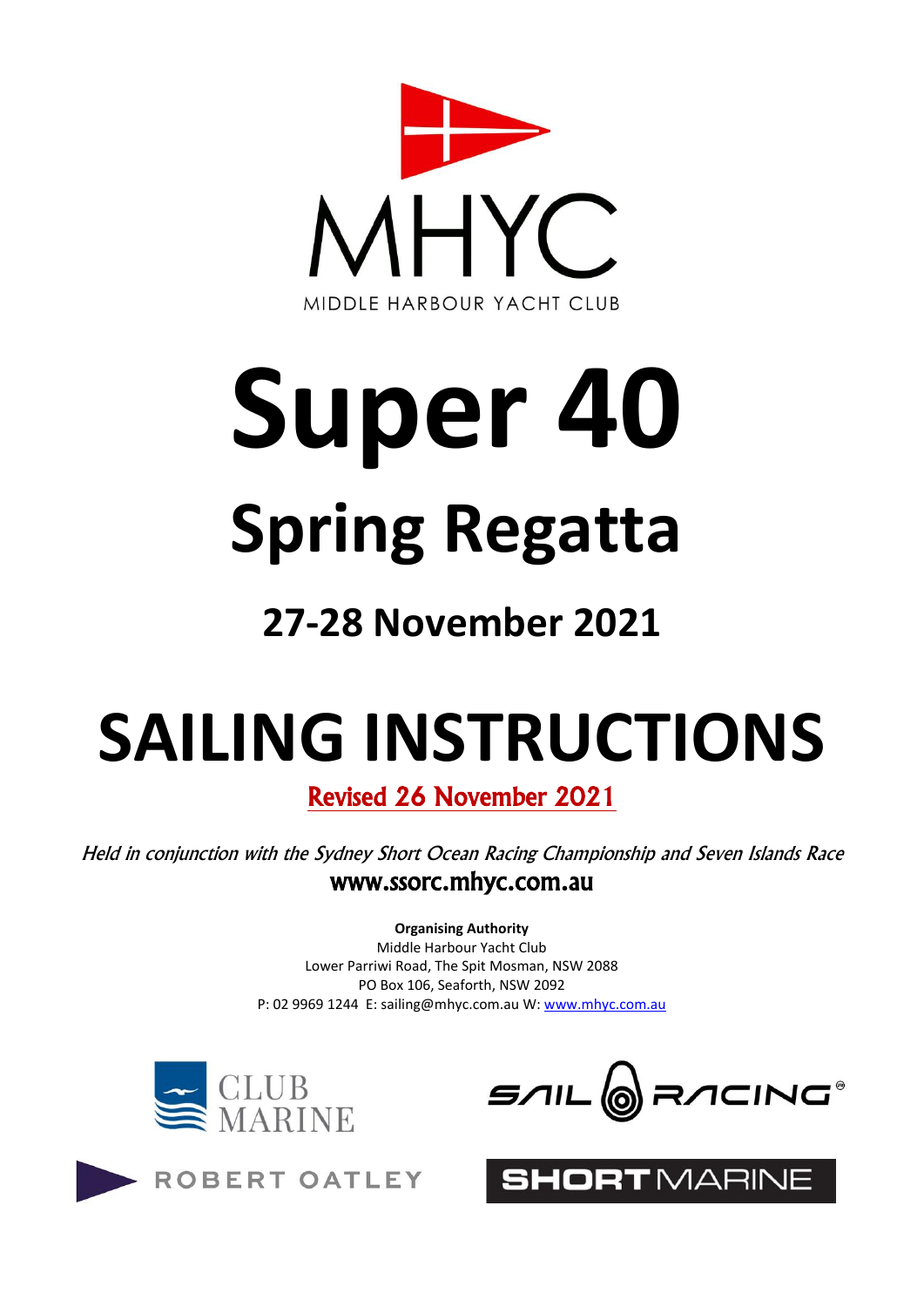### **Super 40 Spring Regatta**

27-28 November 2021

#### **SAILING INSTRUCTIONS**

#### **1.0 RULES**

- 1.1 The Organising Authority for the event is the Middle Harbour Yacht Club (MHYC).
- 1.2 The Race will be governed by;
	- a) the 2021-2024 Racing Rules of Sailing (RRS),
	- b) the 2021-2024 Special Regulations of Australian Sailing (AS),
	- c) the Class Rules of the MC38, Super 12 and other classes entered in the event;
	- d) the 2021-2022 Season MHYC Notice of Race (MHYC NOR);
	- f) this Notice of Race (NoR) and the Sailing Instructions (SI).
- 1.2 The attention of competitors is drawn to the MHYC NOR which are referenced throughout these SIs including their responsibilities under the applicable NSW Maritime legislation.
- 1.3 A boat shall comply with the Special Regulations Part 1 for Category 7. An audited Special Regulations Form for the relevant Category (or higher) shall be submitted with the entry if not already held by MHYC.
- 1.4 The Sailing Office of MHYC shall be the Race Committee ("RC") for the purposes of, and with, the powers and discretions contained in RRS 90.1. This amends MHYC NOR 4.2.
- 1.5 Fixed and retractable spinnaker poles and bowsprits will be permitted for the purpose of setting asymmetrical spinnakers. This amends RRS 50.2 and 50.3.
- 1.6 Boats with movable or variable ballast (within the meaning of those terms in the Special Regulations) may move that ballast for the purpose of changing trim or stability. This amends RRS 51.
- 1.7 RRS 52 is changed so that it does not apply to the adjustment and operation of sails or the adjustment of movable appendages on any boat.
- 1.8 Pennants may be provided by the event sponsors. If provided, pennants shall be flown from the backstay at all times whilst racing. Boats failing to comply with this may be protested by the Race Committee only. This alters RRS 60.1 and 60.3.

#### **2 NOTICES TO COMPETITORS**

2.1 Notices to Competitors will be posted on the Official Notice Board which is located in the Breezeway of the Clubhouse.

#### **3 CHANGES TO THE SAILING INSTRUCTIONS**

- 3.1 Any change to the Sailing Instructions will be posted before 0830hrs on the day it will take effect except that any change to the schedule of races will be posted prior to 1800hrs on the day before it will take effect.
- 3.2 Any change to the Sailing Instructions made 'afloat' will be indicated by the display of Code Flag L and accompanied by two sound signals. The change will be communicated on the designated course VHF channel and/or displayed on the committee boat.

#### **4 SIGNALS MADE ASHORE**

- 4.1 Signals made ashore will be displayed from the Signal Mast adjacent to the MHYC Starters Box, located in the North Eastern corner of the Club premises.
- 4.2 When flag AP is displayed ashore, '1 minute' is replaced with 'not less than 60 minutes' in the race signal AP.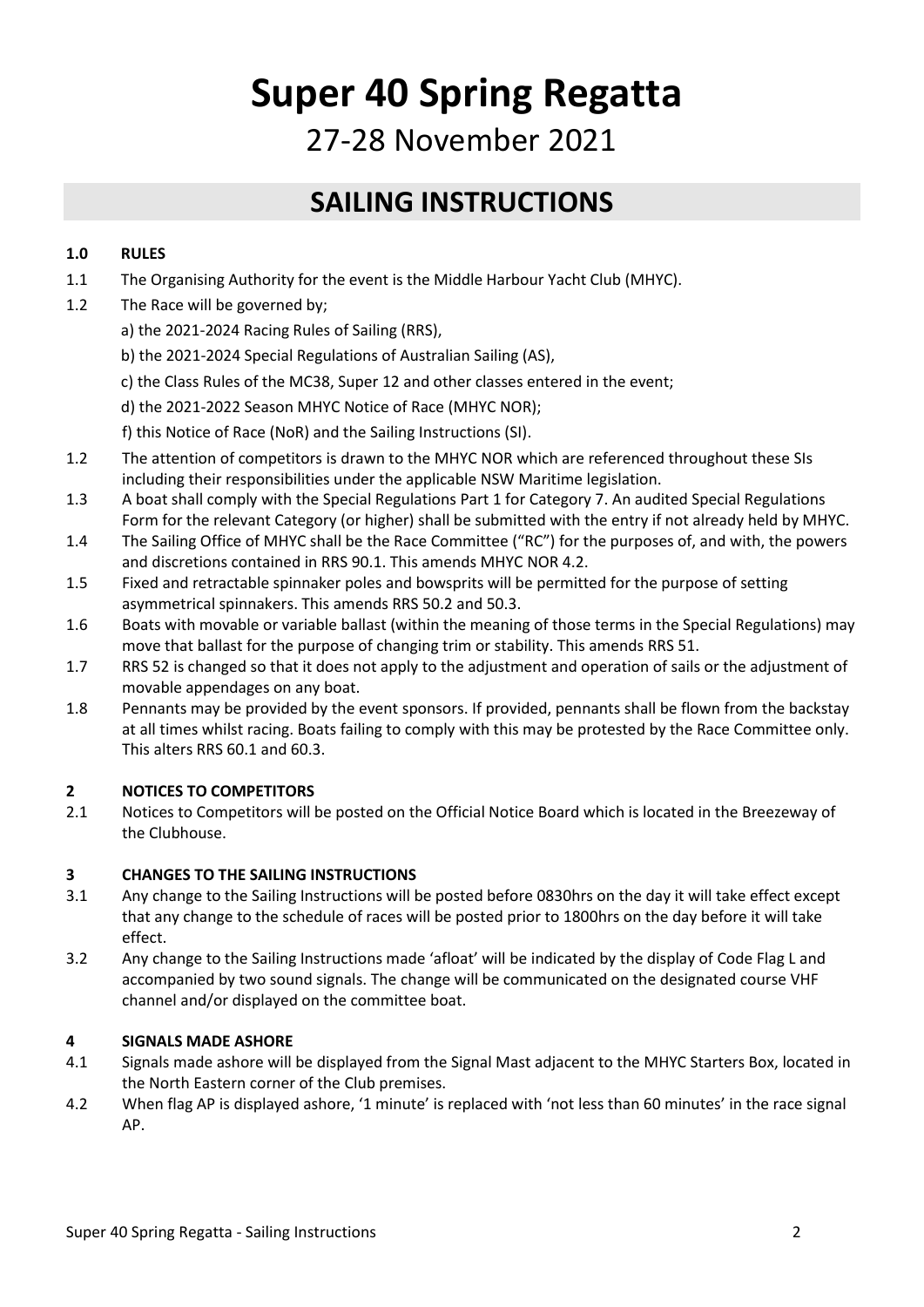#### **5 SCHEDULE OF RACES**

5.1 The schedule of racing is as follows:

| Saturday 27 November 2021                            | Seven Islands Race           | Inshore Passage Race |
|------------------------------------------------------|------------------------------|----------------------|
| <b>Warning Signal</b>                                | Code Flag G                  | 1155hrs              |
| Sunday 28 November 2021                              | <b>Inshore Passage Races</b> | 2 Races Scheduled    |
| <b>First Warning Signal</b>                          | Code Flag G                  | 1155hrs              |
| Subsequent races will be started as soon as possible |                              |                      |

5.2 No Warning Signal will be made after 1500hrs Sunday 28 November 2021.

#### **6 CLASS FLAGS**

6.1 The Class flag will be Code Flag G.

#### **7 RACING AREA**

7.1 Racing will be conducted on the waters of Sydney Harbour.

#### **8 THE START**

- 8.1 The starting area for the Seven Islands Super 40 Fleet Race on Saturday 27th November will be in the vicinity of The Sound.
- 8.2 The Start Line will be between a staff displaying an Orange flag on the Committee Vessel and the course side of the port-end start mark.
- 8.3 If Flag "Q" is displayed on the Race Committee Vessel at or before the time of the warning signal, the first mark of the course shall be an orange inflatable mark laid a minimum of 0.2nm to windward of the starting line. Boats shall round this mark to Port if a red flag is displayed below Flag "Q", or to Starboard if a green flag is displayed below Flag "Q".
- 8.4 When an orange inflatable windward mark is laid, the second mark of the course shall be the first mark as described in Appendix A.
- 8.5 The starting areas for Super 40 Passage Races on Sunday 28th November is described in Appendix C.

#### **9 COURSES**

- 9.1 The Course for Seven Islands Super 40 Fleet Race on Saturday 27th November is described in Appendices A & B.
- 9.2 The Course for Super 40 Passage Races on Sunday 28th November is described in Appendix C.
- 9.3 The attention of competitors is drawn to the MHYC NOR and those areas which are designated obstructions and prohibited areas in the vicinity of the Gowlland Bombora, the Sow and Pigs Reef, Circular Quay, Garden Island and Shark Island. A boat shall not sail into an area designated a prohibited area.
- 9.4 All competitors are requested to remain to the starboard side of shipping channels and leave the Safe Water Mark at Bradley's Head to Port where practicable.

#### **10 THE FINISH**

- 10.1 The Finish Line for the Seven Islands Super 40 Fleet Race on Saturday 27th November will be the Clubhouse Finish Line as per MHYC NOR 17.
- 10.2 The Clubhouse Finish Line is a transit formed by aligning two orange triangles located adjacent to the MHYC Race Official's Box. The transit bears approximately 065°/245° magnetic and is illuminated after dark.
- 10.3 When finishing boats are requested to centre their mainsail in order to assist in the identification of competitors. Boats that cannot be identified may be scored 'DNF'. This amends RRS 63.1.
- 10.4 Boats are reminded of their obligation under RRS 24 to keep clear of boats that are still racing. A boat which has finished that is observed to interfere with a boat still racing or with the operation of the Clubhouse Finish Line may be disqualified. This amends RRS 63.
- 10.5 The Finish Line for the Passage Races on Sunday 28th November will be between a staff displaying a blue flag on the Committee Vessel and the course side of the finish mark.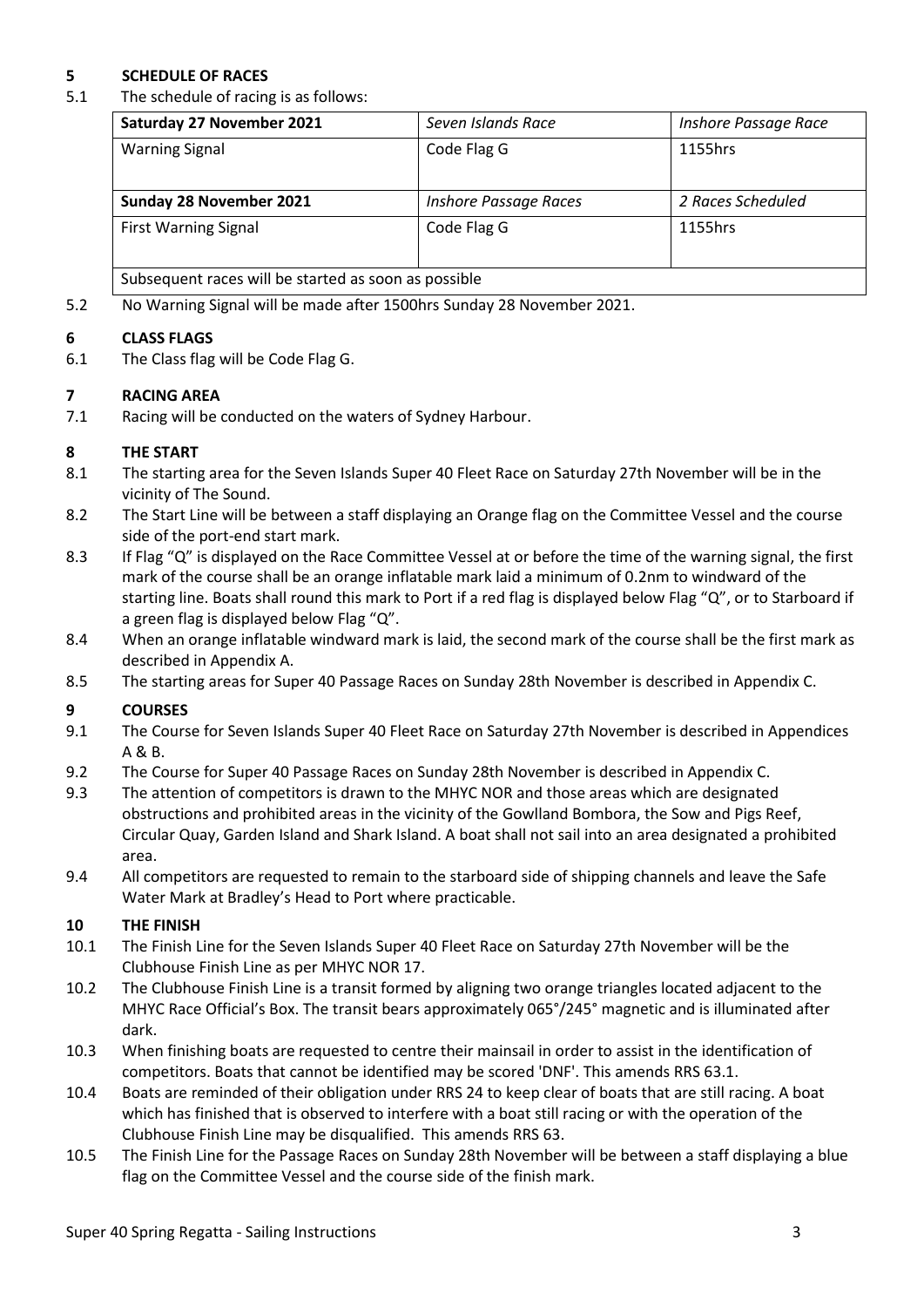#### **11 TIME LIMITS**

- 11.1 The time limit for Seven Islands Super 40 Fleet Race on Saturday 27th November will be 1700hrs. If the leading yacht finishes within the time limit, then finishes for other yachts will be timed until 1730hrs.
- 11.2 A boat that does not finish within the time limit shall be scored DNF. This amends RRS 35.
- 11.3 Time limits and target times for the Passage Races on Sunday 28th November are as follows:
	- Time limit 120 minutes

Target Time 75 minutes

Failure to meet the target time will not be grounds for redress. This changes RRS 62.1(a).

11.4 Boats failing to finish within 15 minutes after the first boat finishes shall be scored DNF. This amends RRS 35.

#### **12 ALTERNATIVE PENALTIES**

- 12.1 For an infringement of RRS Part 2, the Two-Turns Penalty (RRS 44.2) shall apply.
- 12.2 For an infringement of any other rule or requirement, the Scoring Penalties of RRS 44.3 shall apply. The penalty shall be computed as a percentage of the number of entries in the relevant division.

#### **13 ABANDONED RACES**

Abandoned races will not be re-sailed.

#### **14 PROTESTS**

- 14.1 Protests shall be submitted on forms available from the MHYC and lodged with or emailed to MHYC (sailing@mhyc.com.au) no later than two (2) hours after the last boat finishes the last race of the day or racing is abandoned for the day.
- 14.2 The Protest Committee will hear protests in the approximate order of receipt as soon as possible.
- 14.3 Protest notices will be posted on the Online Notice Board (www.ssorc.mhyc.com.au) within 30 minutes of the end of protest time limit to inform competitors where and when there is a hearing in which they are parties to a hearing or named as witnesses. This notice fulfils the requirements of the RRS 61 to notify parties to a protest of the hearing time.
- 14.4 RRS 66 is changed by adding: "On the last day of racing, a party to the hearing may ask for a reopening no later than 20 minutes after being informed of the decision. If the party was informed of the decision on the previous day it shall ask for a reopening no later than the time limit for protests."
- 14.5 In accordance with RRS 64.1(a), for a breach of a rule of RRS Part 2, the Protest Committee may award a disqualification or a time penalty. For all other rules the penalty shall be at the discretion of the Protest Committee which may include no penalty.

#### **15 RADIO COMMUNICATION**

- 15.1 Except in an emergency, while racing a boat shall neither make radio transmissions nor receive radio transmissions not available to all boats. This restriction also applies to mobile telephones.
- 15.2 Yachts shall maintain a listening watch on VHF Channel 72 for the duration of the race.
- 15.3 Competitors retiring from the race shall advise the RC on Channel 72 or the Sailing Office by phone 8969 3103 as soon as practicable.

#### **16 PRIZES**

Prizes shall be presented at a post-race presentation.

#### **17 RESPONSIBILITY**

- 17.1 Competitors participate in the MHYC Feature Race Program at their own risk. Special attention is drawn to RRS Fundamental Rule 3, which states: "The responsibility for a boat's decision to participate in a race or to continue racing is hers alone".
- 17.2 The Organising Authority, Event Sponsors, and their respective officers, employees, volunteers and members accept no liability for any injury, loss or damage that may be suffered by any competitor, and any liability for harm to persons that results from breach of an express or implied warranty that the MHYC Feature Race Program and all services relating thereto will be conducted or rendered with reasonable care and skill is excluded.
- 17.3 Neither MHYC, nor the event sponsors, are responsible for the seaworthiness of a boat whose entry is accepted or the sufficiency or adequacy of its equipment.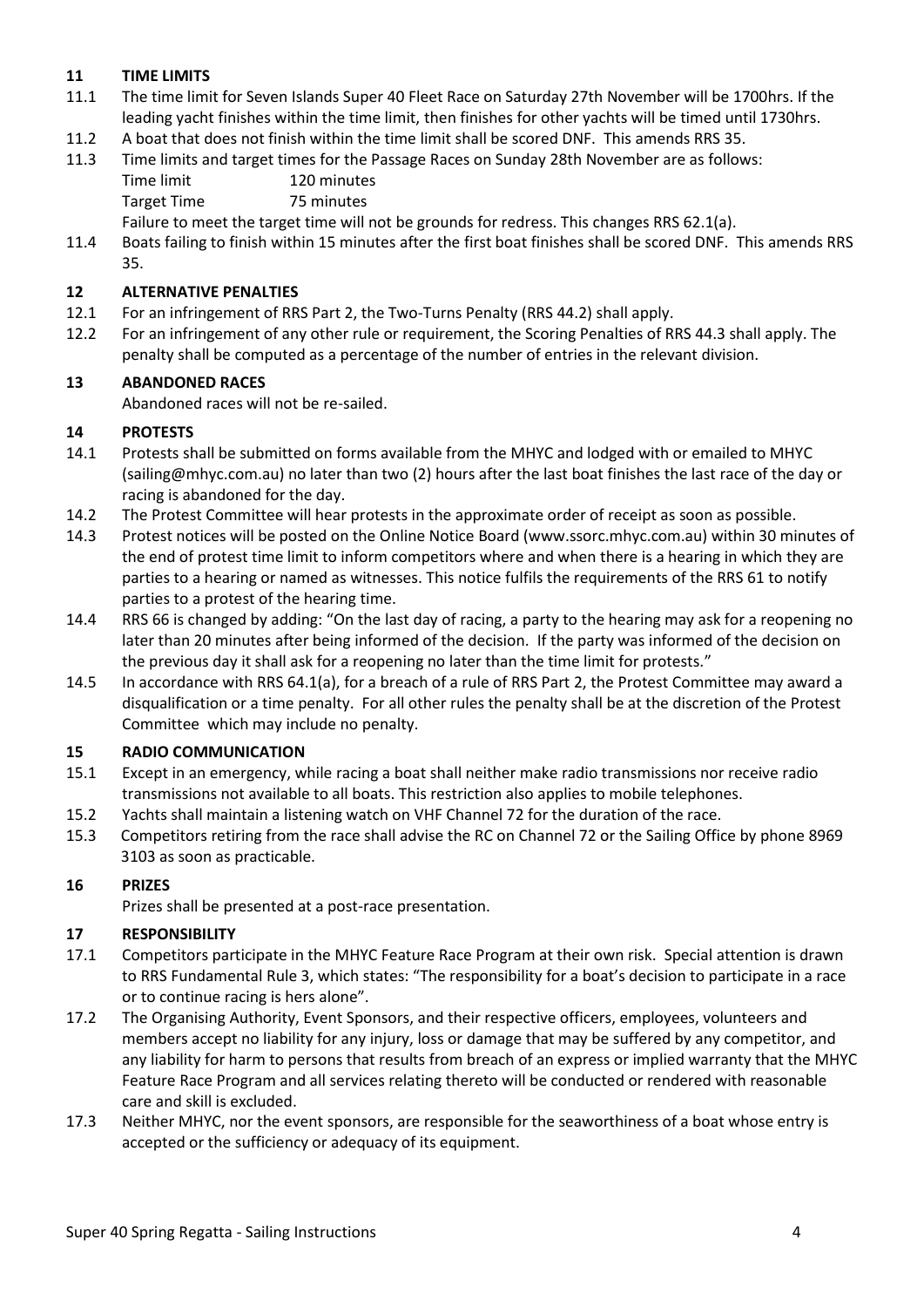#### **APPENDIX A – SATURDAY COURSES APPENDIX B – CHARTLET**

#### **COURSE 1**

| Seven Islands Race (Approx. 22nm) |                                    |  |  |
|-----------------------------------|------------------------------------|--|--|
| <b>Start</b>                      | The Sound                          |  |  |
| $\ast$                            | Orange mark (P/S) if 'Q' displayed |  |  |
| 1                                 | AS Mark Shark Island (S)           |  |  |
| 2                                 | Shark Island (S)                   |  |  |
| 3                                 | Fort Denison (P)                   |  |  |
| 4                                 | Goat Island (P)                    |  |  |
| 5                                 | Cockatoo Island (P)                |  |  |
| 6                                 | Spectacle Island (P)               |  |  |
| 7                                 | Snapper Island (P)                 |  |  |
| 8                                 | Goat Island (S)                    |  |  |
| 9                                 | Fort Denison (P)                   |  |  |
| 10                                | Clarke Island (P)                  |  |  |
| <b>Finish</b>                     | <b>MHYC</b>                        |  |  |

#### **COURSE 2**

#### **Five Islands Race (Approx. 21nm / 18nm)**

- **Start** The Sound Orange mark (P/S) if 'Q' displayed
- 1 AS Mark Shark Island (S)
- 2 Shark Island (S)
- 3 Fort Denison (P)
- 4 Goat Island (P)
- 5 Cockatoo Island (P)
- 6 Goat Island (S)
- 7 Fort Denison (P)
- 8 Clarke Island (P)
- **Finish** MHYC

#### **COURSE 3**

#### **Three Islands Race (Approx. 15nm)**

- **Start** The Sound
- \* Orange mark (P/S) if 'Q' displayed
- 1 AS Mark Shark Island (S)
- 2 Shark Island (S)<br>3 Fort Denison (P
- Fort Denison (P)
- 4 Clarke Island (P)
- **Finish** MHYC

#### **NOTES**

- 1. All Islands are Marks of the Course and shall be rounded (or passed) to port (P) unless a starboard rounding is indicated by the suffix (S).
- 2. Competitors shall observe all navigation restrictions applicable to Circular Quay and Garden Island.
- 3. A guide to the course, for illustrative purposes only, is attached to these Sailing Instructions at Appendix B.

# S  $\tilde{a}$